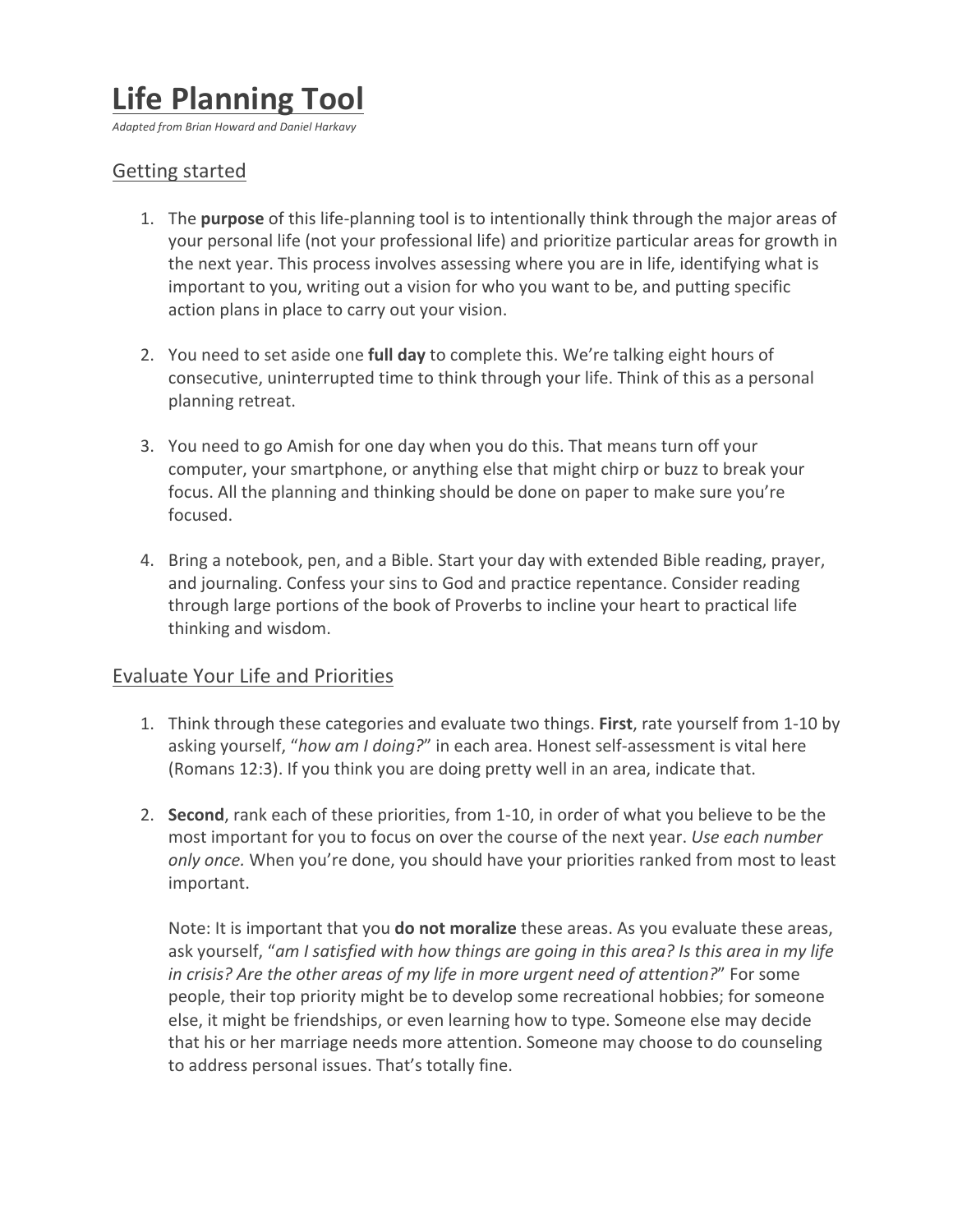| <b>Life Priority Areas</b>                 | How am I doing? | <b>Priority Level</b> |
|--------------------------------------------|-----------------|-----------------------|
| <b>Relationship with God</b>               |                 |                       |
| <b>Finances</b>                            |                 |                       |
| <b>Family (Parents, Siblings, In-laws)</b> |                 |                       |
| <b>Self Development</b>                    |                 |                       |
| <b>Marriage</b>                            |                 |                       |
| <b>Health</b>                              |                 |                       |
| <b>Recreation/Hobbies</b>                  |                 |                       |
| Children                                   |                 |                       |
| <b>Friendships</b>                         |                 |                       |
| <b>Career</b>                              |                 |                       |
| <b>Other</b>                               |                 |                       |

**Optional**: Other helpful steps in the process:

- Write out a definition of success for you.
- What do you want to be known for?
- What do you want to be remembered for?
- What's most important to you in life?

Choose the life priorities that you would like to focus on

- 1. Choose 3-4 of the areas from step 1 areas that you want to prioritize over the next year. (*Examples: Marriage, Finances, Health etc.)*
- 2. Give each area it's **own page** in a new document. (If you have 4 life priorities you will have 4 pages in your document.

### Write a Vision Statement for each Priority

- 1. Write this statement in the Present Tense.
- 2. Define exactly who you want to be in each life priority. What do you hope to see when you look into your own future?
- 3. Feel free to search the **Scripture** as you determine what God has called you to be.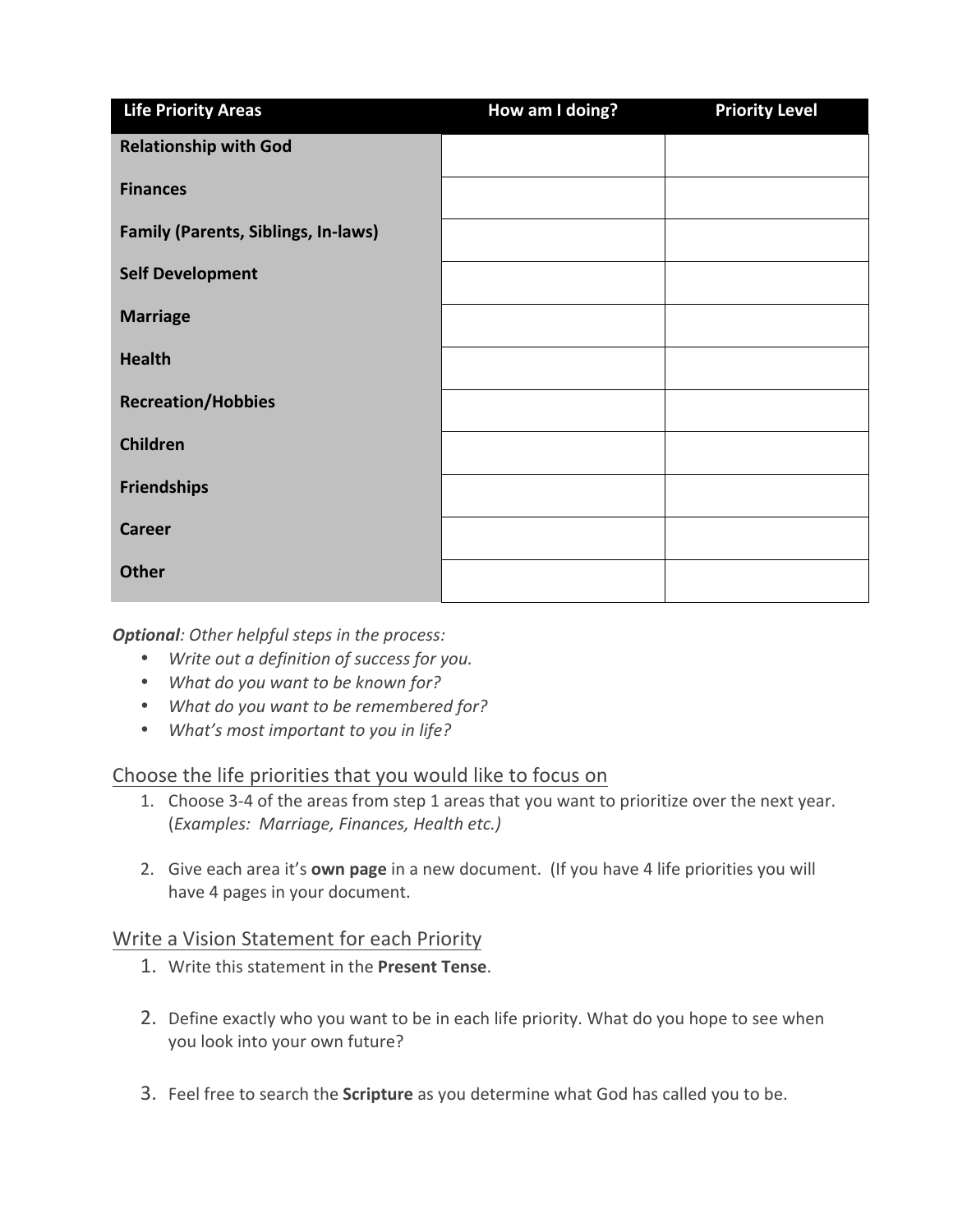4. Example of a marriage vision statement *"I am a man who loves and leads my wife. My marriage is the number one priority human relationship in my life and my wife can clearly see that this is the case.* She respects me, sees me as a godly and loving leader in *our* marriage. My wife sees me as a man who puts her interests before mine and lives *out love as defined in 1 Corinthians 13."*

## Make a plan for growth using specific activities

- 1. The key question that you are answering here is "what am I going to do in order to grow in this area? What will you do daily, weekly, monthly, quarterly or annually to grow in each of my priorities?
- 2. Identify 3-5 strategies/action steps that will help you grow in each area.
- 3. These should be written down as action plans that are **measurable** and that can be completed. For example:
	- a. *Goal*: Grow in intimacy with my wife.
		- i. *Action step*: I will take my wife out for weekly date nights.
		- ii. *Action step*: I will budget money for meals out, etc.
		- iii. *Action step*: I will find a babysitter who can commit to being there
		- iv. *Action step*: I will write encouraging notes/emails to my wife once per month this year.
		- v. *Action step*: I will pray with my wife five nights per week.
	- b. *Goal*: Grow in my knowledge of scripture.
		- i. *Action step:* I will choose a bible reading plan to implement.
		- ii. *Action step*: I will spend 30 minutes each day in God's Word.
		- iii. *Action step*: I will memorize one key verse per month.
	- c. *Goal*: Grow in my physical fitness
		- i. *Action step*: I will run for 30 minutes, four times per week
		- ii. *Action step*: I will use an app on my iPhone to keep track
	- d. *Goal*: Grow in self-development
		- i. *Action step*: I will choose 12 books to read in the coming year

## Ten ways to begin to live out your life plan

- 1. Record your action plans in your calendar as commitments.
- 2. Remember they are your life priorities.
- 3. If you can't enter these activities into your calendar, spend more time on this step. You need to be able schedule and track your progress and success. Each action plan must be quantifiable and measurable.
- 4. Read your life plan weekly to assess where you are.
- 5. Friday morning or Monday morning are two good times to do this.
- 6. Record this in your calendar weekly as an appointment
- 7. Plan the following week based on your priorities.
- 8. Find a partner who will hold you accountable in these areas of your life, so that you can reach the goals you have set for yourself.
- 9. Meet monthly to review together
- 10. Read Jonathan Edwards' resolutions for ideas and inspiration.